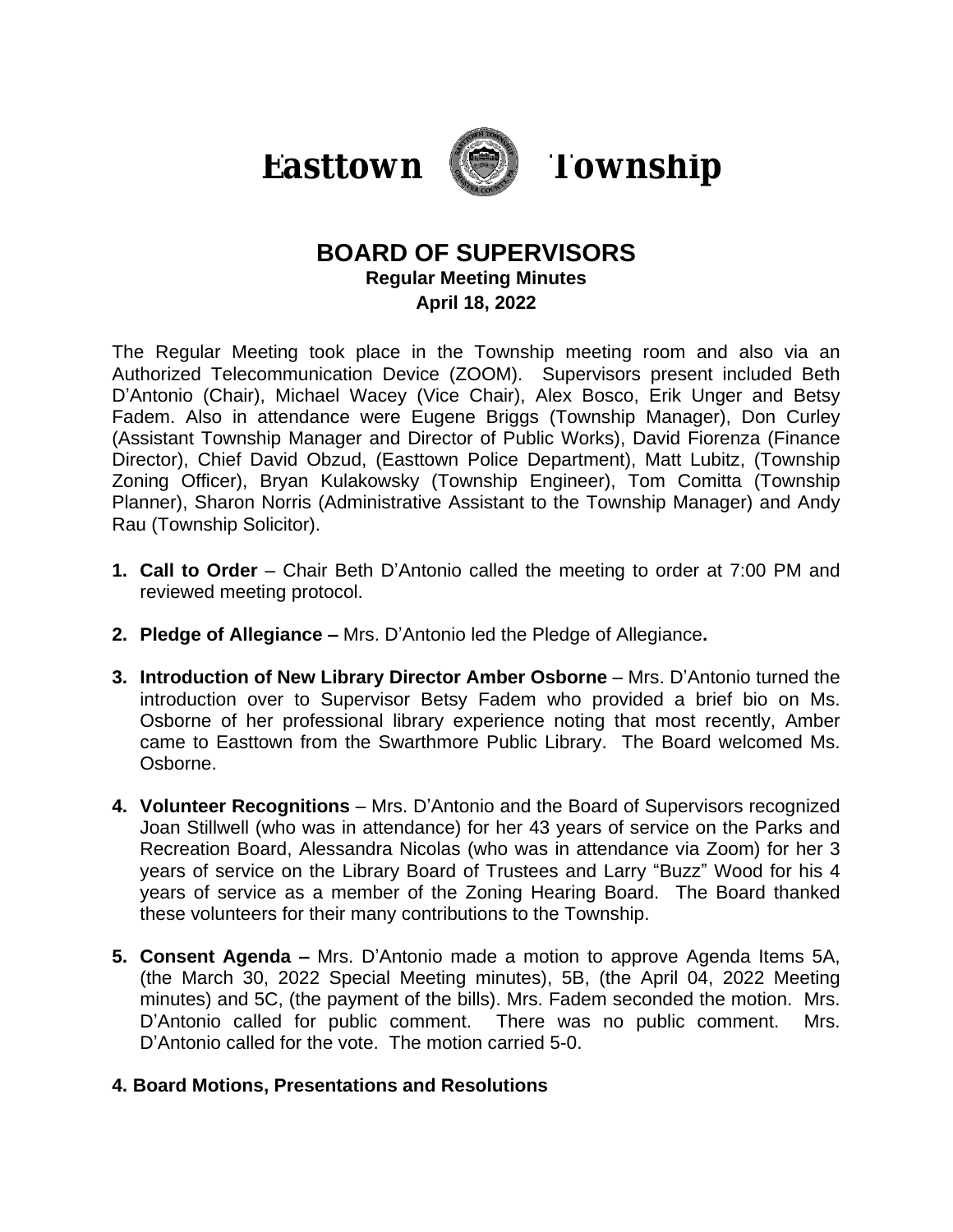**A. Consideration of Conditional Use 110 and Consideration of Subdivision and Land Development 539 – 215 and 219 Lancaster Avenue** – Solicitor Andy Rau recommended that the Board combine these two agenda items into one discussion topic. He then opened the Public Hearing and reviewed the plan which proposes to consolidate three lots and construct an asphalt vehicle inventory storage lot to be used in conjunction with the existing automobile dealership located on the consolidated property. The Applicant has also requested approval of the expansion of the existing automobile sales use, which is permitted by conditional use in the Planned Business-Office District (PBO). Eleanor Schwandt, Court Reporter, was in attendance to record the proceedings. Mr. Rau individually reviewed the Township Exhibits (B-1 through B-14) and indicated that the Zoning Hearing Board granted the Applicant's appeal of the Zoning Officer's determination and overturned the Zoning Officer's determination that the water feature on the property is a pond. Mr. Rau also noted that the Planning Commission recommended that the Board approve both the Land Development and Conditional Use Plans at their April 05, 2022 meeting. Mr. Rau turned the meeting over to the Applicant. The following Applicants were sworn in: Andrew Stohl, Applicant Attorney, Daniel Mattson, Applicant Engineer, and Robert Stanislao, Owner and President of Maserati of the Main Line. Frank Tucci, General Manager of Maserati of the Main Line, was also in attendance. The Applicant reviewed their Plan for the Board and went through their Exhibits (A1 – A-14). The Board had the opportunity to ask questions of the Applicants and their representatives, the Staff and Mr. Rau; questions included the removal and relocation of the retaining wall; the difference between vehicle parking and vehicle storage, property ownership, removal of the telephone pole and stormwater plans. Mrs. Fadem made a motion that the Board of Supervisors approve Conditional Use 110 and the Preliminary/Final Subdivision and Land Development Plan (SD 539), last revised March 15, 2022 and the Conditional Use/Site Construction Plan in accordance with the recommendation of the Planning Commission as outlined in Mr. Oeste's letter dated April 08, 2022 and compliance with the applicable Conditional Use Standards for review set forth in Section 455-104 of the Township Zoning Ordinance. Additionally, the Plan is subject to final review and approval by TCA Associates prior to recording. The Board shall grant the 12 requested waivers as outlined in the Township Engineer's memo dated April 13, 2022. The Applicant shall comply with Township permitting and development requirements as applicable, including but not limited to, execution of final land development agreements, and financial security and permit applications. The Applicant shall reimburse the Township for all outstanding fees and charges incurred by the Township in processing and considering the Plan Applications, including but not limited to legal, engineering and consulting review fees. The proposed use and development shall be consistent with the testimony and evidence provided at this public meeting and in the plans. The motion was seconded by Supervisor Alex Bosco. The Applicant waived the MPC requirement of decision notification. The Solicitor stated that the written decision will be issued shortly. Mrs. D'Antonio called for public comment. Mr. Tom Comitta commented on the plantings depicted in his plan. Mrs. D'Antonio called for the vote. The motion carried 5-0.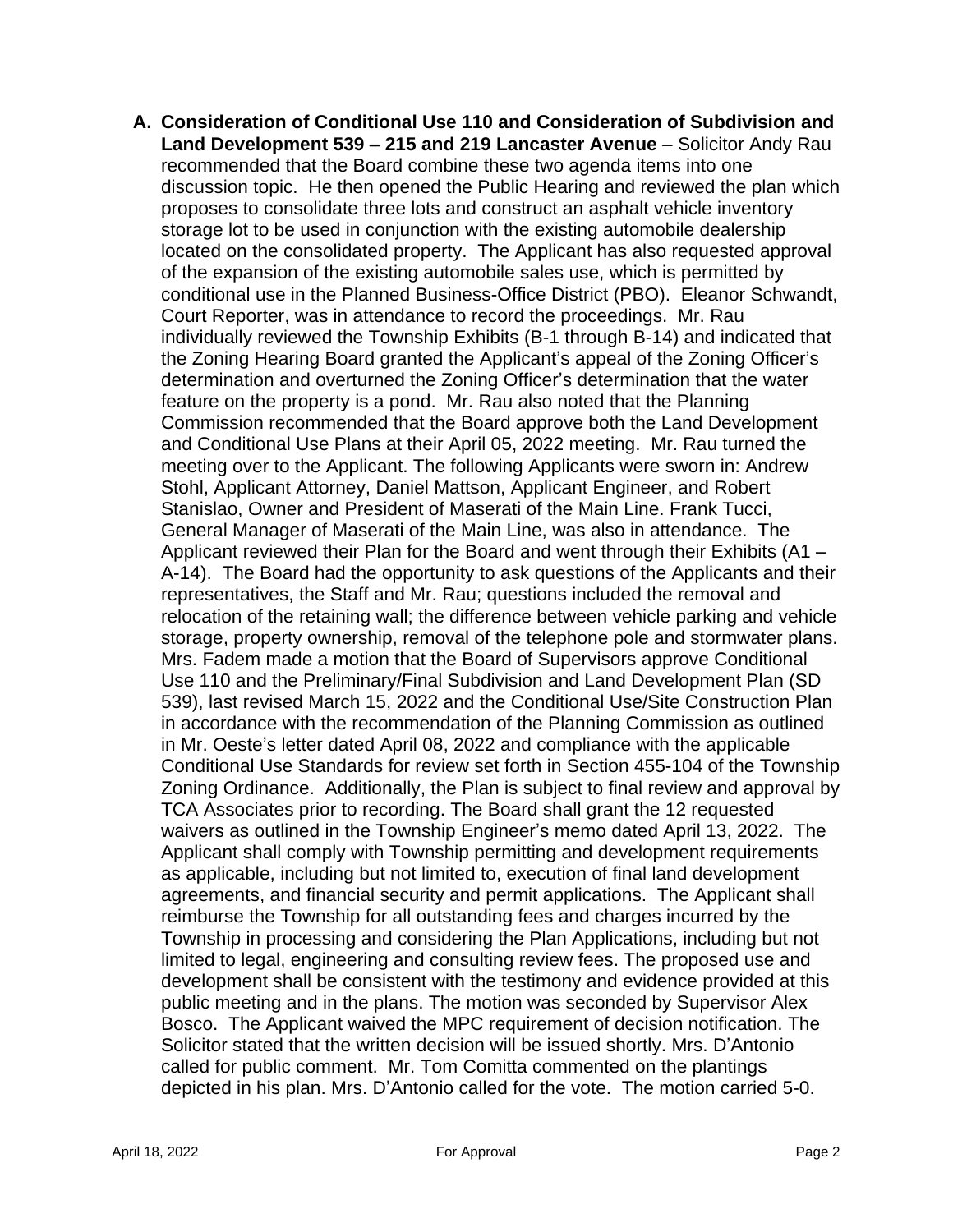- **B. Consideration of Appointments to the Stormwater Management Advisory Committee** – Mr. Bosco summarized the process for reviewing and choosing the Committee members. He noted that the Township received 6 letters of interest from 6 highly qualified individuals. The Board members thanked all who applied for this Committee. Mr. Bosco made a motion to appoint the following individuals to the following terms. The motion was seconded by Mrs. Fadem
	- Jill Bukata, term to expire December 31, 2022
	- Nick Tymchenko, term to expire December 31, 2023
	- Ryan Mierzwa, term to expire December 31, 2023
	- Roy Blickwedel, term to expire December 31, 2024
	- Stephen Gontkosky, term to expire December 31, 2024 Mrs. D'Antonio called for public comment. There was no public comment. The motion carried 5-0.

### **5. Departmental Reports**

- **A.** Finance David Fiorenza presented his report and answered questions from the Board.
- **B.** Planning and Zoning Don Curley presented the report and answered questions from the Board.
- **C.** Police Chief Obzud presented his report and answered questions from the Board.
- **6. Regular Township Business** As the Consent Agenda was approved, there were no Regular Business items to move to this section.

#### **7. Board of Supervisors Liaison and Work Group Reports**

- **A.** Library Board of Trustees (LBT) Mrs. Fadem reported that the Library Board last met in March. The highlight of the meeting is that Amber Osborne was introduced as the new Library Director. The Library Foundation is hosting their Annual Art Auction Fundraiser on May 13<sup>th</sup>. This virtual event is open to the public but attendees must register at easttownlibrary.org.
- **B.** Easttown Citizen's Advisory Committee (ECAC) Supervisor Erik Unger summarized the April 11<sup>th</sup> meeting where they discussed the Phase C Space Study and the Fee Schedule project.
- **C.** Fire/Emergency Medical Services Task Force –Mrs. Fadem noted that this group has not met since the last Supervisor Liaison report.
- **D.** Environmental Advisory Council (EAC) Supervisor Michael Wacey noted that the EAC discussed tree canopy, the native plant workshop, the Open Space and Recreation Plan, SAGE, a recognition program for green businesses and the April 23<sup>rd</sup> Darby Creek cleanup. Additionally, the EAC is working on offering a composting program in the Township to give interested residents the opportunity to compost.
- **E.** Easttown Municipal Authority (EMA) Mr. Bosco reported that the EMA discussed the Dorset Road Sewer replacement and the Fox Creek pumps.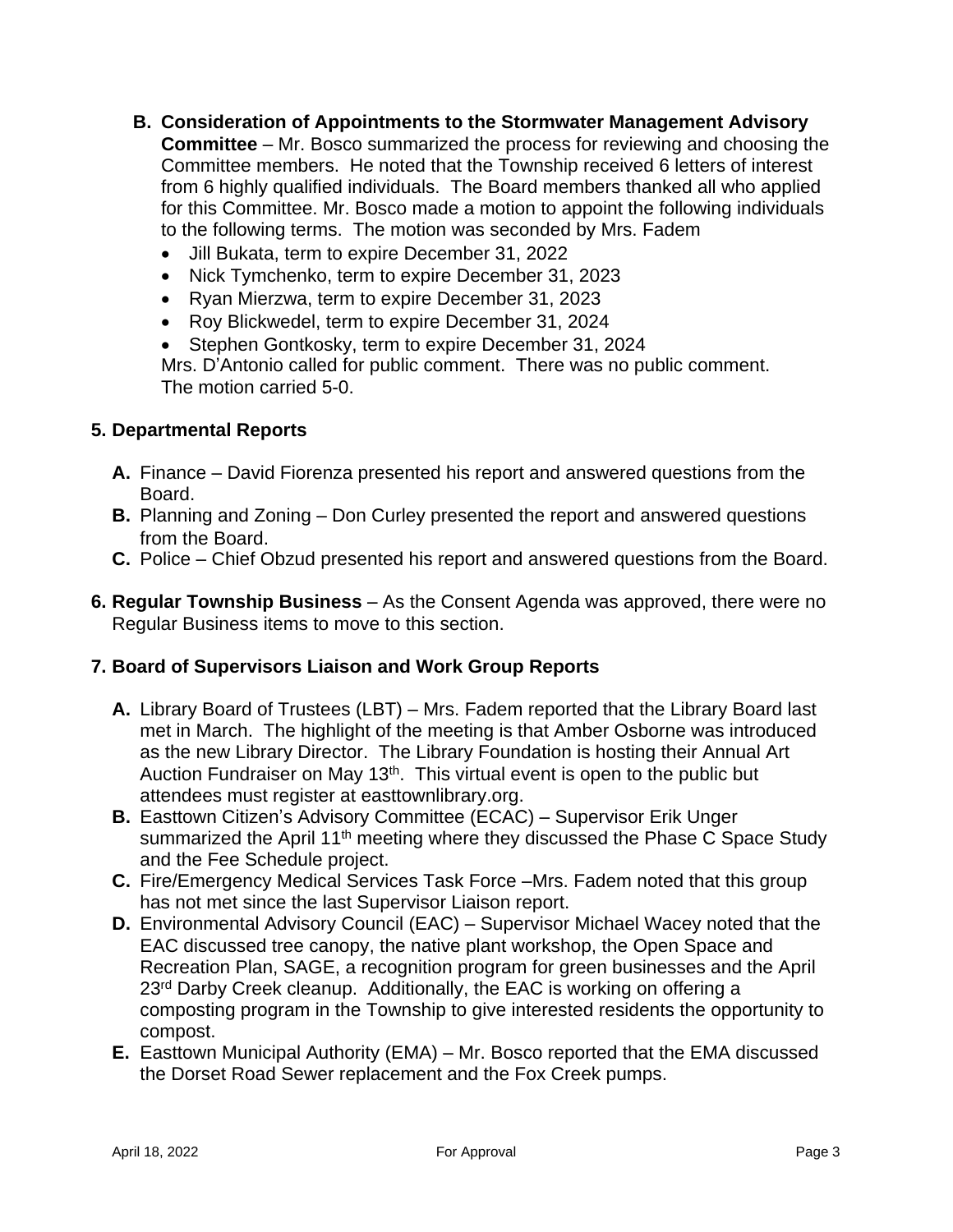- **F.** Historical Commission (HC) Mr. Bosco noted that Palmer Dalesandro was elected as Vice Chair. The builder for 23 Knox Avenue is working with the Historical Commission on his proposed project and will be returning next month with regard to a historical structure in disrepair. Additionally, Mr. Lubitz gave an interactive map tutorial which was very informative.
- **G.** Planning Commission (PC) Mr. Unger summarized the April 5<sup>th</sup> PC meeting where the Commission considered two subdivision plans, a Conditional Use application and discussed pedestrian and bicycle safety. He noted that the PC is taking a holistic approach to sidewalk placement, as well as considering costs and the Comprehensive Plan. This conversation included Berwyn Village, Newtown Road (by Hilltop Park) and Devon Train Station.
- **H.** Finance Work Group (FWG) Supervisor Unger reported on the FWG's last meeting where they discussed implementation of a 3-year trend, the monthly report, RFPS and renewals with vendors, an update on the 1<sup>st</sup> quarter financials and the Audit.
- **I.** Police Work Group (PWG) Mr. Wacey reported that this Group met on April 14<sup>th</sup>. Discussion topics included: a new car being outfitted; body cams and car cams have been upgraded; their uniform provider has changed; a new Officer has been hired; and Devon Horse Show Police coverage.

# **8. Other Business**

- **A.** 2022 Board of Supervisors Projects Mrs. D'Antonio summarized the draft list of 2022 projects that Mr. Briggs put together. The Board discussed the list and decided they would individually provide their comments and prioritize the items with the goal of getting their input back to Mr. Briggs in approximately two weeks.
- **B**. Other Mr. Bosco asked about speeding traffic on Spencer Road and how to go about getting attention. Mr. Curley recommended that he work with Mr. Curley, Officer Boyd and the Public Works Staff to begin the process.
- **C.** It was suggested that those Supervisors attending the PSATS conference should present a summary report (Under Supervisor Liaison Reports) at the 2nd regular meeting in May.

#### **9. Announcements**

Mrs. D'Antonio read the following announcements:

The following meetings are scheduled and will be held in the Township meeting room with an option to attend the meeting virtually. Please visit the Township website at [www.easttown.org](http://www.easttown.org) to find information on how to view and participate in each of the meetings and for up to date information on all Township activities.

- Parks and Recreation Board, April 19th at 7:00 PM
- Zoning Hearing Board, April 21<sup>st</sup> at 7:00 PM is cancelled
- Library Board of Trustees, April 27<sup>th</sup> at 7:00 PM at the Easttown Library
- Environmental Advisory Council, April 28<sup>th</sup> at 7:00 PM
- Board of Supervisors Regular Meeting, May 2<sup>nd</sup> at 7:00 PM